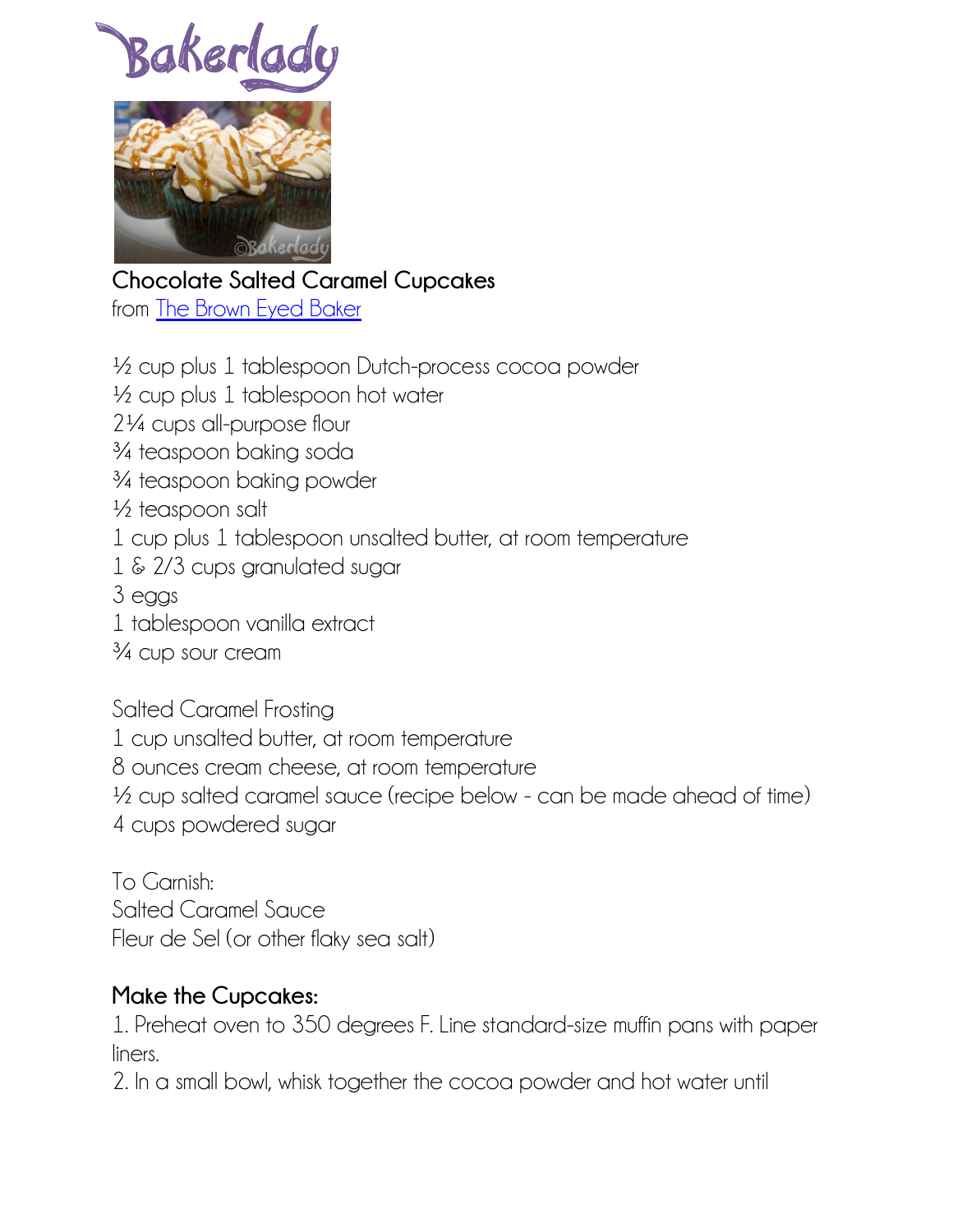smooth. In a separate medium bowl, whisk together the flour, baking soda, baking powder, and salt.

3. Combine the butter and sugar in a medium saucepan set over medium heat. Cook, stirring occasionally, until the mixture is smooth, and the butter is completely melted. Transfer the mixture to the bowl of an electric mixer and beat on medium-low speed until the mixture is cool, about 4 to 5 minutes.

4. Add the eggs one at a time, mixing well after each addition, and scraping down the sides of the bowl as needed. Add the vanilla and then the cocoa mixture, beating until smooth.

5. Reduce the mixer speed to low, and add the flour mixture in three additions, alternating with the sour cream, beginning and ending with the flour mixture. Mix each addition until just incorporated.

6. Divide the batter evenly between the prepared liners, filling each about two-thirds full. Bake until a toothpick inserted in the center comes out clean, 18 to 20 minutes, rotating the pans halfway through baking. Let cool in the pan for 10 minutes, then transfer to a wire rack to cool completely.

7. Make the Frosting: Beat together the butter and cream cheese on mediumhigh speed for 5 minutes (I like to use the whisk attachment for my KitchenAid stand mixer, but it's not necessary). Pour in the salted caramel and beat until combined. Reduce the speed to medium-low and slowly add the powdered sugar, a little at a time, until it has all been incorporated. Increase the speed to medium-high and beat for an additional two to three minutes, until light and fluffy.

8. To finish, pipe frosting onto the top of each cupcake (or use an offset spatula to spread the frosting), drizzle with some additional salted caramel sauce, and sprinkle with a pinch of fleur de sel.

## **Salted Caramel Sauce**

Yield: 2 cups of sauce

Prep Time: 5 minutes | Cook Time: 15 minutes

2 cups granulated sugar

12 tablespoons unsalted butter, at room temperature, cut into pieces

1 cup heavy cream, at room temperature

1 tablespoon fleur de sel (or any other flaky sea salt)

1. Add the sugar in an even layer over the bottom of a heavy saucepan, with a capacity of at least 2 or 3 quarts. Heat the sugar over medium-high heat, whisking it as it begins to melt. You'll see that the sugar will begin to form clumps, but that's okay. Just keep whisking and as it continues to cook, they will